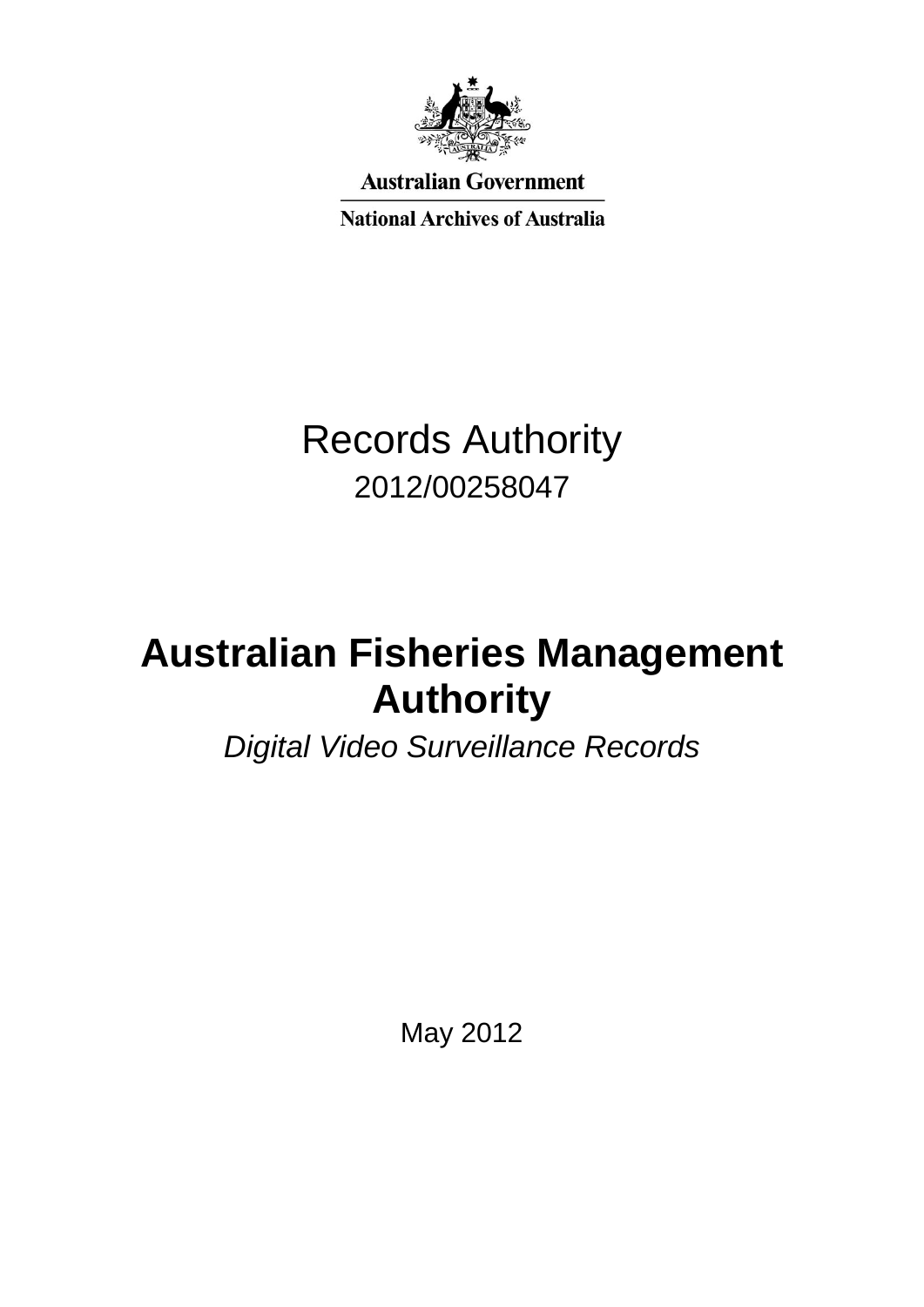### **CONTENTS**

| <b>INTRODUCTION</b>                                             |                         |
|-----------------------------------------------------------------|-------------------------|
| APPLICATION OF THIS AUTHORITY _________________________________ | $\overline{\mathbf{3}}$ |
|                                                                 |                         |
|                                                                 |                         |
| <b>FISHERIES RESOURCES MANAGEMENT</b>                           |                         |

© Commonwealth of Australia 2012

 This work is copyright. Apart from any use as permitted under the *Copyright Act 1968,* no part may be reproduced by any process without prior written permission from the National Archives of Australia. Requests and inquiries concerning reproduction and rights should be directed to the Publications Manager, National Archives of Australia, PO Box 7425, Canberra Mail Centre ACT 2610, Australia.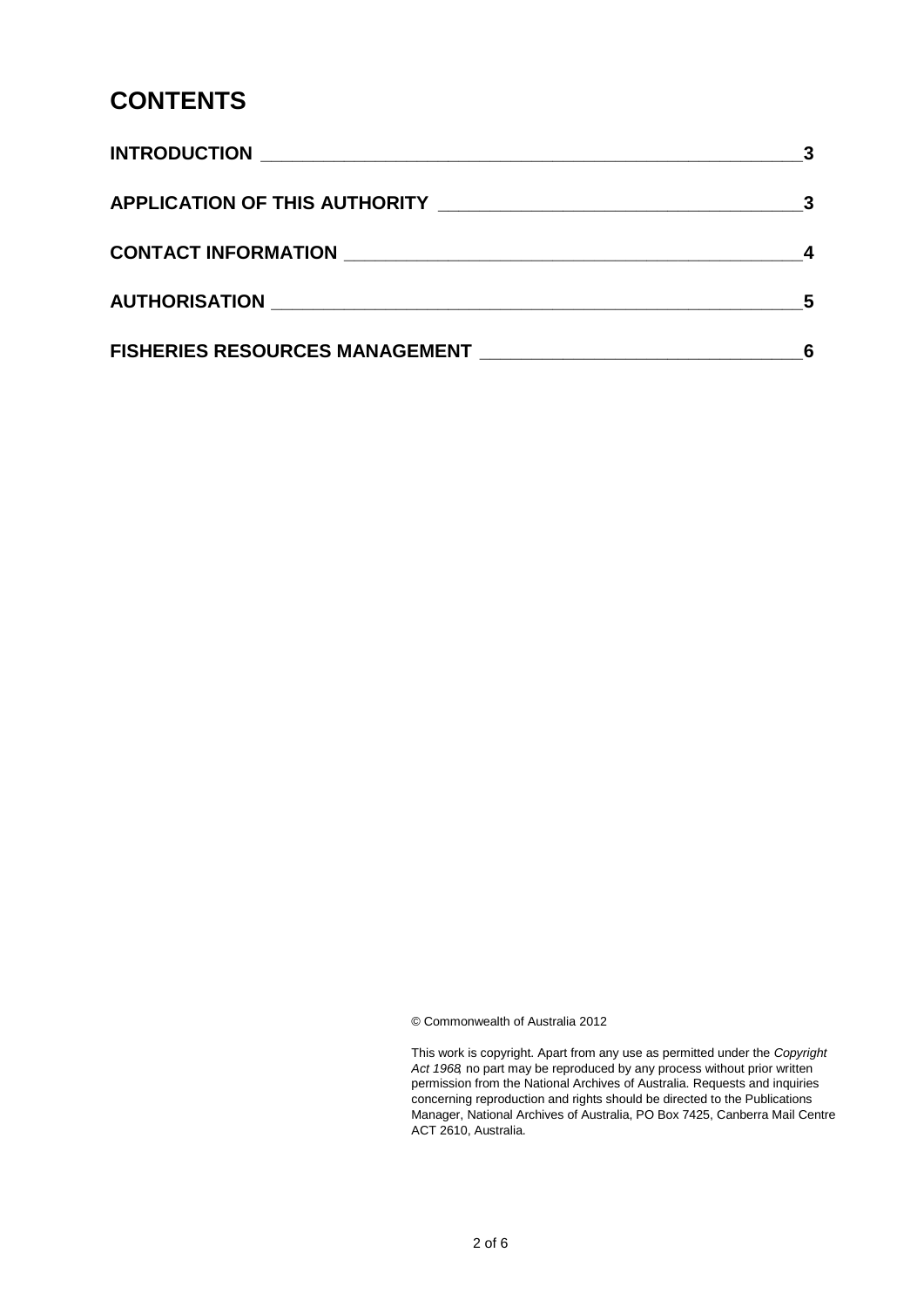# **INTRODUCTION**

The National Archives of Australia in conjunction with the Australian Fisheries Management Authority (AFMA) have developed this Records Authority to identify Fisheries Resources Management digital video records that are not used for investigations and/or evidence on suspected illegal activities.

 This Authority is based on the identification and analysis of the business of the Australian Fisheries Management Authority. It takes into account the agency's legal and organisational records management requirements, and the interests of stakeholders, the agency and the National Archives of Australia.

 Authority is recommended. All amendments must be approved by the National Archives. As changes in circumstances may affect future records management requirements, the periodic review of this

## **APPLICATION OF THIS AUTHORITY**

- conjunction with the AFMA Records Authority (RA) 2007/00204327. 1. This Records Authority provides additional coverage for video surveillance records. It should be used in
- 2. This Authority is to be used to determine how long records must be kept. Records are matched to the relevant core business and records class in the Authority.
	- Where the minimum retention period has expired and the records are not needed for agency business they should be destroyed as authorised in this Authority.
	- Records that have not reached the minimum retention period must be kept until they do.
- 3. Records that are reasonably likely to be needed as evidence in a current or future judicial proceeding or are subject to a request for access under the *Archives Act 1983,* the *Freedom of Information Act 1982* or any other relevant Act must not be destroyed until the action has been completed.
- 4. Records subject to a disposal freeze must not be destroyed until the freeze has been lifted. Further information about disposal freezes and whether they affect the application of this Authority is available from the National Archives website at **[www.naa.gov.au.](http://www.naa.gov.au/)**
- system, or when information is migrated from one system to a new system) this authority can still be this records authority or until the information is transferred into the custody of the National Archives. 5. Where the method of recording information changes (for example from a manual system to an electronic applied, providing the records document the same core business. The information must be accessible for the period of time prescribed in this Authority. The Australian Fisheries Management Authority will need to maintain continuing access to the information, including digital information, for the periods prescribed in
- Management Authority may extend minimum retention periods if it considers that there is an administrative Management Authority believes that its accountability will be substantially compromised because a retention period or periods are not adequate, it should contact the National Archives for review of the retention period. 6. In general, retention requirements indicate a minimum period for retention. The Australian Fisheries need to do so, without further reference to the National Archives. Where the Australian Fisheries
- 7. Records in the care of agencies should be appropriately stored, managed and preserved. Agencies need to meet this obligation to ensure that the records remain authentic and accessible over time. Under Section 31 of the Archives Act 1983, access arrangements are required for records that become available for public access including those records that remain in agency custody.
- 8. Appropriate arrangements should be made with the National Archives when records are to be transferred into custody. The National Archives accepts for transfer only those records designated as national archives.
- 9. Advice on how to use this Authority is available from the Australian Fisheries Management Authority records manager. If there are problems with the application of the Authority that cannot be resolved, please contact the National Archives.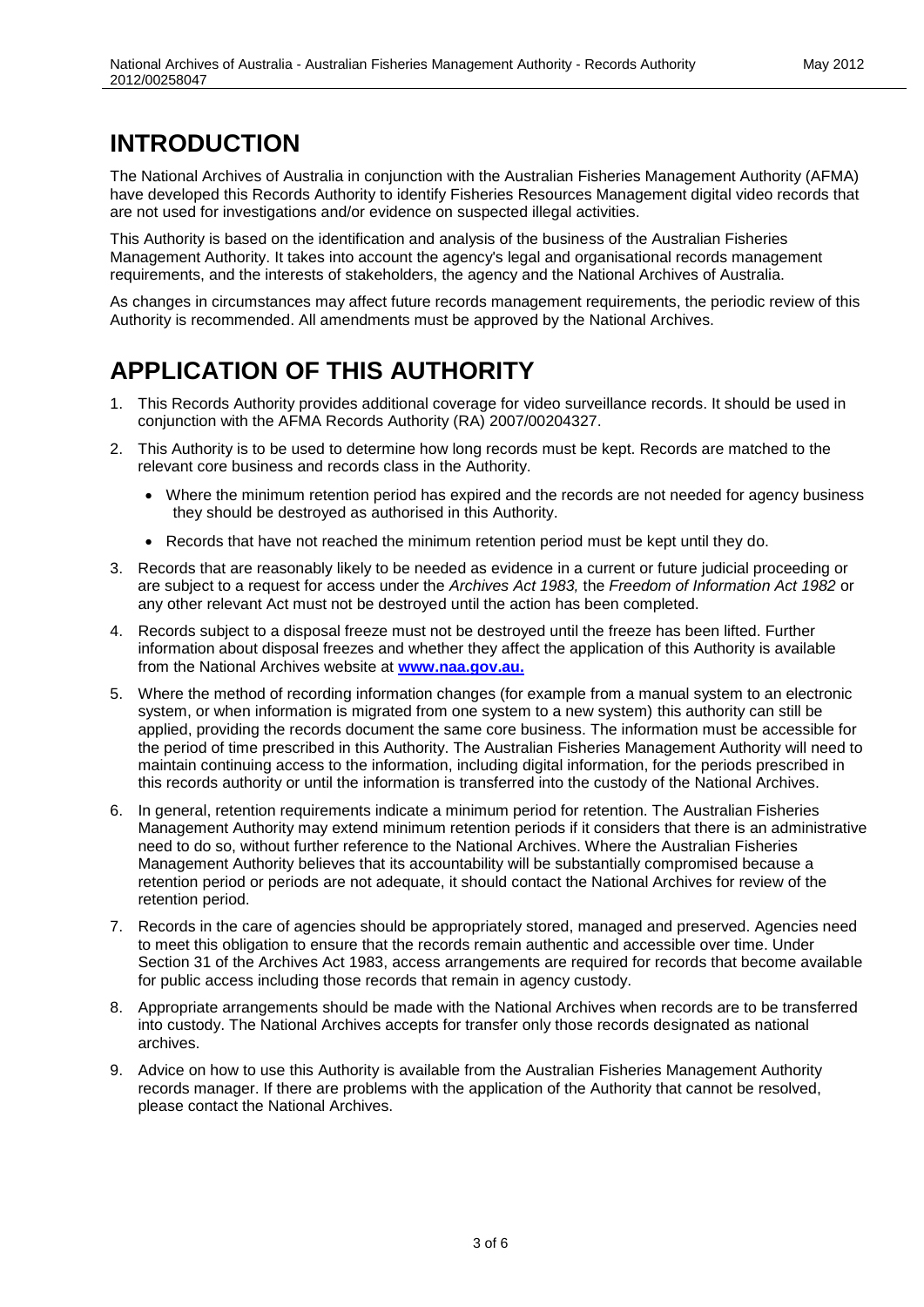## **CONTACT INFORMATION**

 Archives' Agency Service Centre. For assistance with this authority or for advice on other records management matters, please contact National

Queen Victoria Terrace Parkes ACT 2600 PO Box 7425 Canberra Mail Centre ACT 2610

 Email: **[recordkeeping@naa.gov.au](mailto:recordkeeping@naa.gov.au)** Tel: (02) 6212 3610 Fax: (02) 6212 3989 Website: **[www.naa.gov.au](http://www.naa.gov.au/)**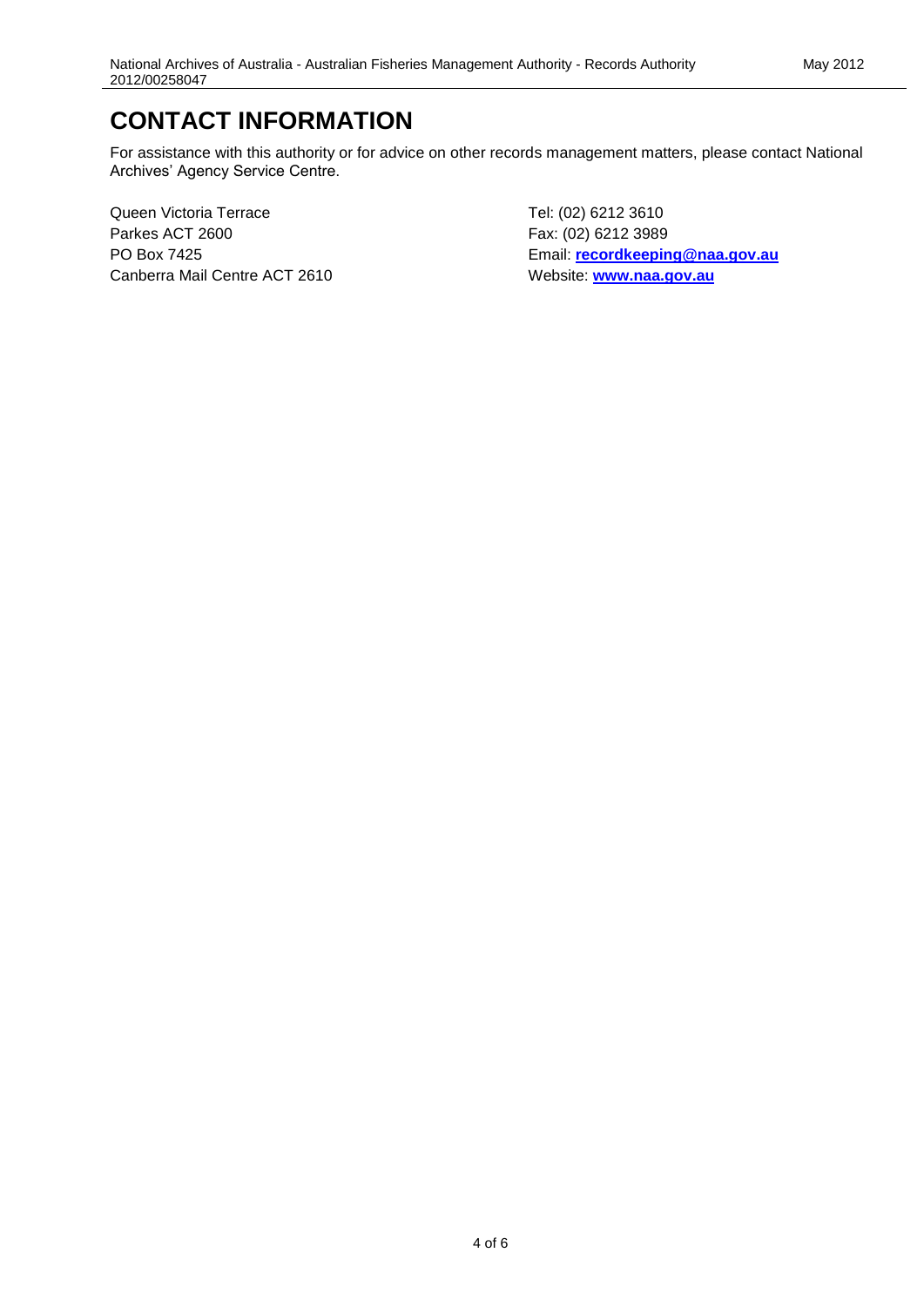#### **AUTHORISATION**

#### RECORDS AUTHORITY 2012/00258047

**Person to whom notice of** *Dr James Findlay***<br>
authorisation is given: Chief Executive Officer** 

**authorisation is given:** Chief Executive Officer<br>Australian Fisheries Management Authority PO Box 7051 Canberra Business Centre ACT 2610

**Purpose: Authorises arrangements for the disposal of records in accordance with** Section 24(2)(b) of the Archives Act 1983

**Application:** Video surveillance records

This authority gives permission for the destruction, retention or transfer to the National Archives of Australia of the records described. This authority will apply only with the consent of the agency currently responsible for the business documented in the records described.

**Authorising Officer** 

David Fricker Director-General National Archives of Australia

Date of issue:

9 MAY 2012